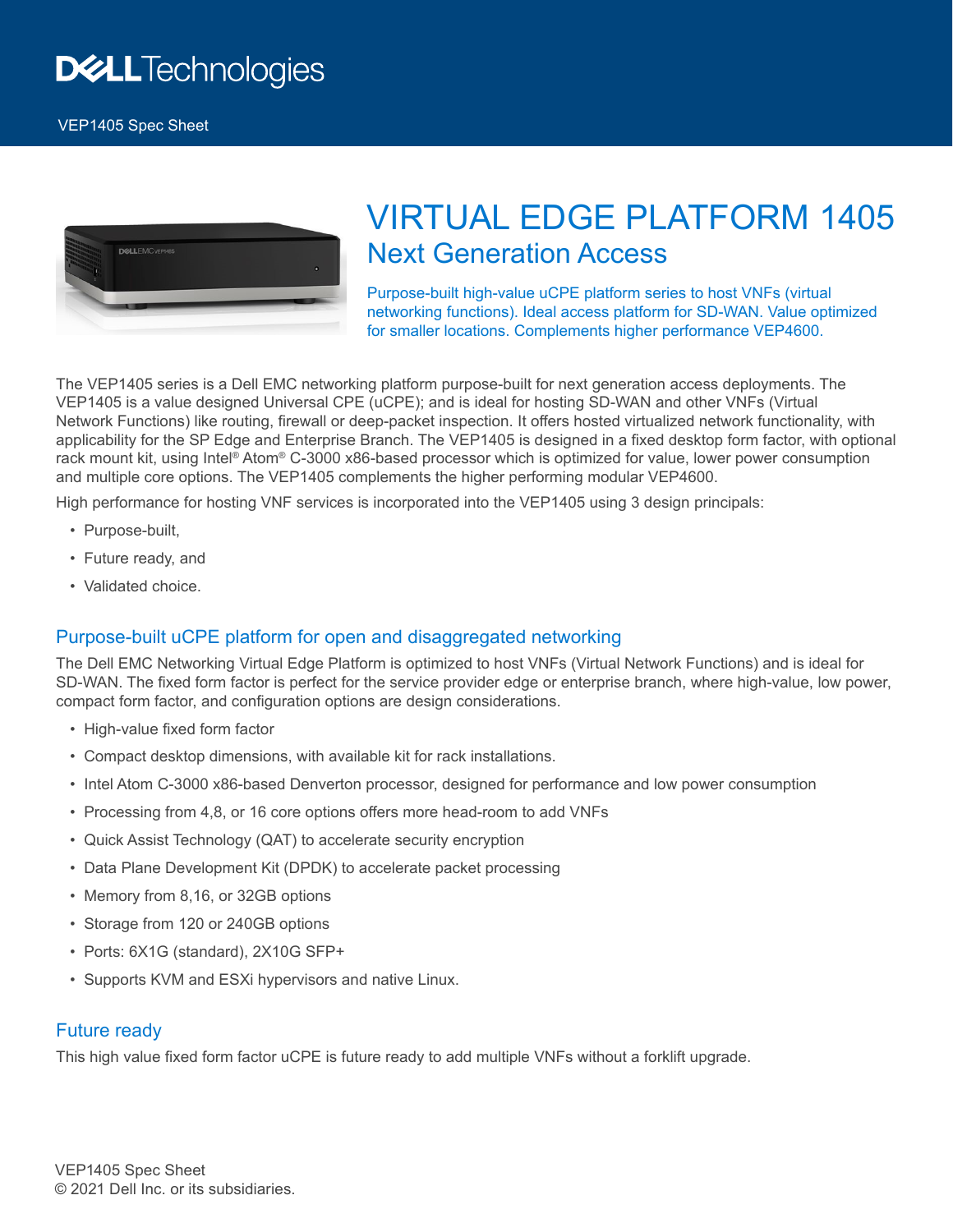## Validated choice

The VEP1405 brings you simplified deployment and maximum choice with validated hardware and software options.

- Multiple configurations offer choices in cores, storage, memory, and ports
- Software
	- Preloaded on VEP1405 Versa FlexVNF, licenses to be obtained from Versa or mailing versa@dell.com
	- Available as validated build and on Dell EMC price list ADVA Ensemble Connector, VMware vSphere
	- Partners who have validated their software on the VEP1405 Ekinops OneAccess, RAD vCPE OS, Benu Networks
	- Also runs CentOS, Debian and other major versions of Linux
- Widely available around the world with Dell EMC's world-class supply chain
- Validation accelerates time to revenue; and reduces deployment risks.

| VEP1405 models   |                                                                           |                                                                           |                                                                           |
|------------------|---------------------------------------------------------------------------|---------------------------------------------------------------------------|---------------------------------------------------------------------------|
|                  |                                                                           |                                                                           | DOLLEY DAVN                                                               |
| <b>Features</b>  | VEP1425/1425N                                                             | VEP1445/1445N                                                             | VEP1485/1485N                                                             |
| <b>CPU</b>       | Denverton 4 Core C3558                                                    | Denverton 8 Core C3758                                                    | Denverton 16 Core C3958                                                   |
| <b>Drive</b>     | M.2 120 SSD with 16G eMMC<br>Flash.                                       | M.2 240 SSD with 16G eMMC<br>Flash                                        | M.2 240 SSD with 16G eMMC<br>Flash                                        |
| <b>RAM</b>       | 8G                                                                        | 16G                                                                       | 32G                                                                       |
| Ports            | $(6 \times 1G) + (2 \times 10G SFP+)$                                     | $(6 \times 1G) + (2 \times 10G SFP+)$                                     | $(6 \times 1G) + (2 \times 10G SFP+)$                                     |
| Fan              | 1                                                                         | $\overline{2}$                                                            | $\overline{2}$                                                            |
| WiFi & Bluetooth | 802.11ac, 2x2 MIMO, max.<br>phy rate: 866.7 Mbps (only<br><b>VEP1425)</b> | 802.11ac, 2x2 MIMO, max.<br>phy rate: 866.7 Mbps (only<br><b>VEP1445)</b> | 802.11ac, 2x2 MIMO, max.<br>phy rate: 866.7 Mbps (only<br><b>VEP1485)</b> |

# Rear View

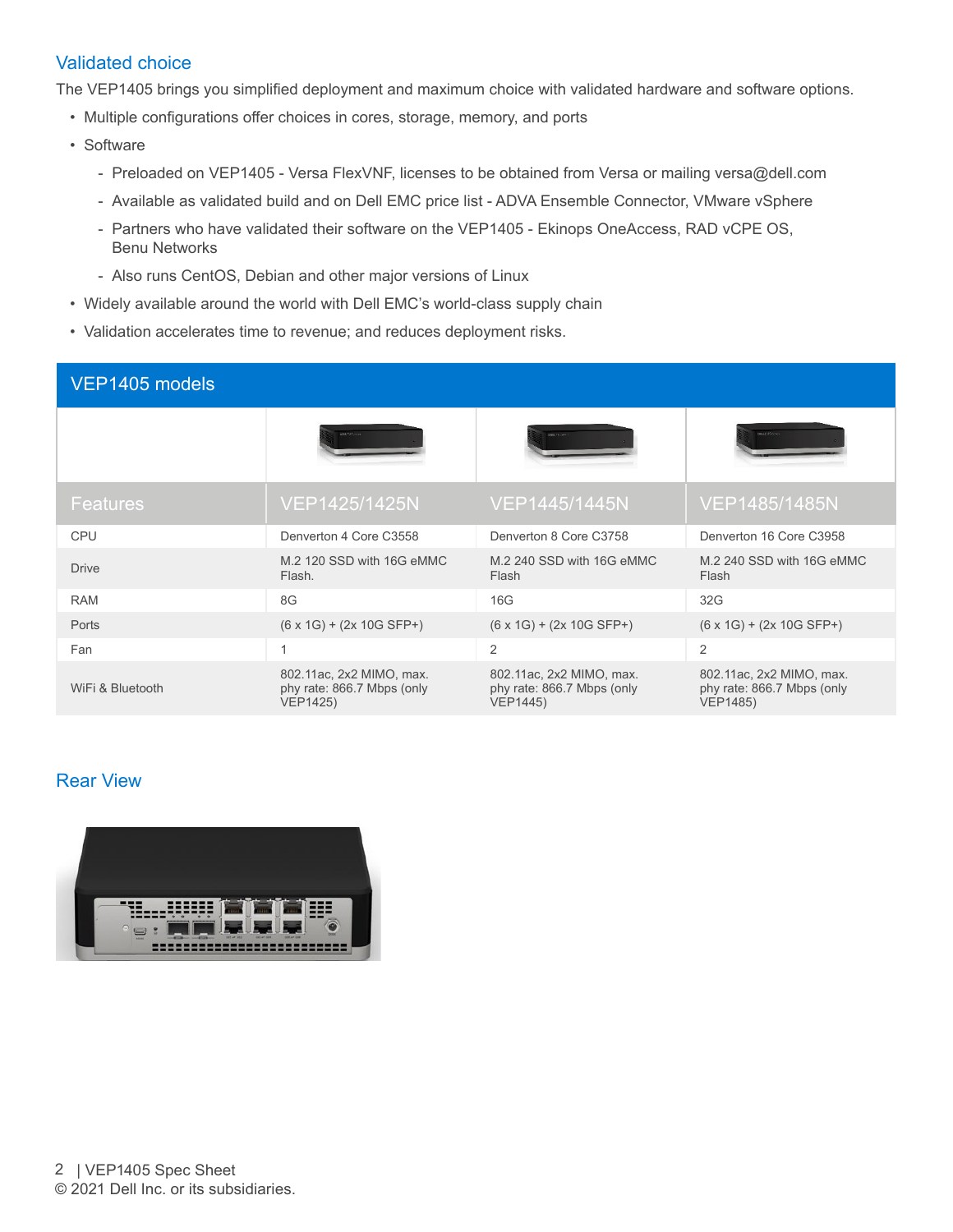| VEP1405 overview      |                                                                                                                                                                           |
|-----------------------|---------------------------------------------------------------------------------------------------------------------------------------------------------------------------|
| Features              | <b>Technical Specification</b>                                                                                                                                            |
| <b>CPU</b>            | Intel Atom C-3000 Denverton (4,8 and 16 core)                                                                                                                             |
| Networking ports      | $-6$ x 1G copper, 2 x 10G SFP+<br>4 core<br>8 core - 6 x 1G copper, 2 x 10G SFP+<br>16 core - 6 x 1G copper, 2 x 10G SFP+                                                 |
| Management ports      | Out-of-band management using micro-USB 2.0 console port.                                                                                                                  |
| USB ports             | 2x USB 3.0 type A. One on each of the two sides.                                                                                                                          |
| Console ports         | Dedicated management console on micro-USB port.                                                                                                                           |
| <b>Storage Option</b> | One M.2 SATA SSD with capacity of 120GB or 240G based on SKU.                                                                                                             |
| Memory                | Memory: DDR4 with ECC, on-board (by SKU) and on-board+SO-DIMM socket (by SKU) with<br>size 8GB, 16GB, and 32GB. SKUs with 32GB have 16GB on-board and 16GB using SO-DIMM. |
| Connectors            | M.2 and mini-PCIe (These are internal connectors and modules plugged into these are NOT<br>field upgradable. M.2 is for SSD. Mini-PCIe is for WiFi module.)               |
| <b>TPM</b>            | 2.0                                                                                                                                                                       |
| QAT                   | Yes                                                                                                                                                                       |
| Power Supply          | External                                                                                                                                                                  |
| Fans                  | One fan for VEP1425/1425N, Two fans on VEP1445/1445N, VEP1485/1485N.                                                                                                      |
| Airflow               | Exhaust on sides and back                                                                                                                                                 |
| Operating system      | Supports Native Linux OS provided by the VNF partners. Supports KVM or ESXi hypervisors.                                                                                  |
| Mounting options      | Optional wall or rack mounts available. Ships with footpads for desktop use.                                                                                              |
| Software              | Pre-loaded with Versa FlexVNF during manufacture; and can be erased for installation of other<br>software                                                                 |

| <b>VEP1405 Physicals</b> |        | <b>Inches</b>                                            | cm   |
|--------------------------|--------|----------------------------------------------------------|------|
| Product                  | Width  | 8.1                                                      | 20.8 |
|                          | Depth  | 7.9                                                      | 20.0 |
|                          | Height | 2.0                                                      | 5.2  |
| <b>Shipping Box</b>      | Width  | 19.4                                                     | 49.5 |
|                          | Depth  | 11.3                                                     | 28.7 |
|                          | Height | 4.3                                                      | 10.9 |
| <b>Product Weight</b>    |        | 2.87 lb (1.30 Kg) to 3.11 lb (1.41 Kg), depending on SKU |      |

| VEP1405 Power                       |                              |                                               |
|-------------------------------------|------------------------------|-----------------------------------------------|
| Power Input                         | AC: 100 to 240 VAC, 50/60 Hz |                                               |
| Max current draw per<br>system - AC | 100VAC: 2.0A 240VAC: 1.0A    |                                               |
| Power Consumption                   | <b>Typical</b>               | 40W (16 core)<br>35W (8 core)<br>20W (4 core) |
|                                     | Max                          | 50W (16 core)<br>45W (8 core)<br>30W (4 core) |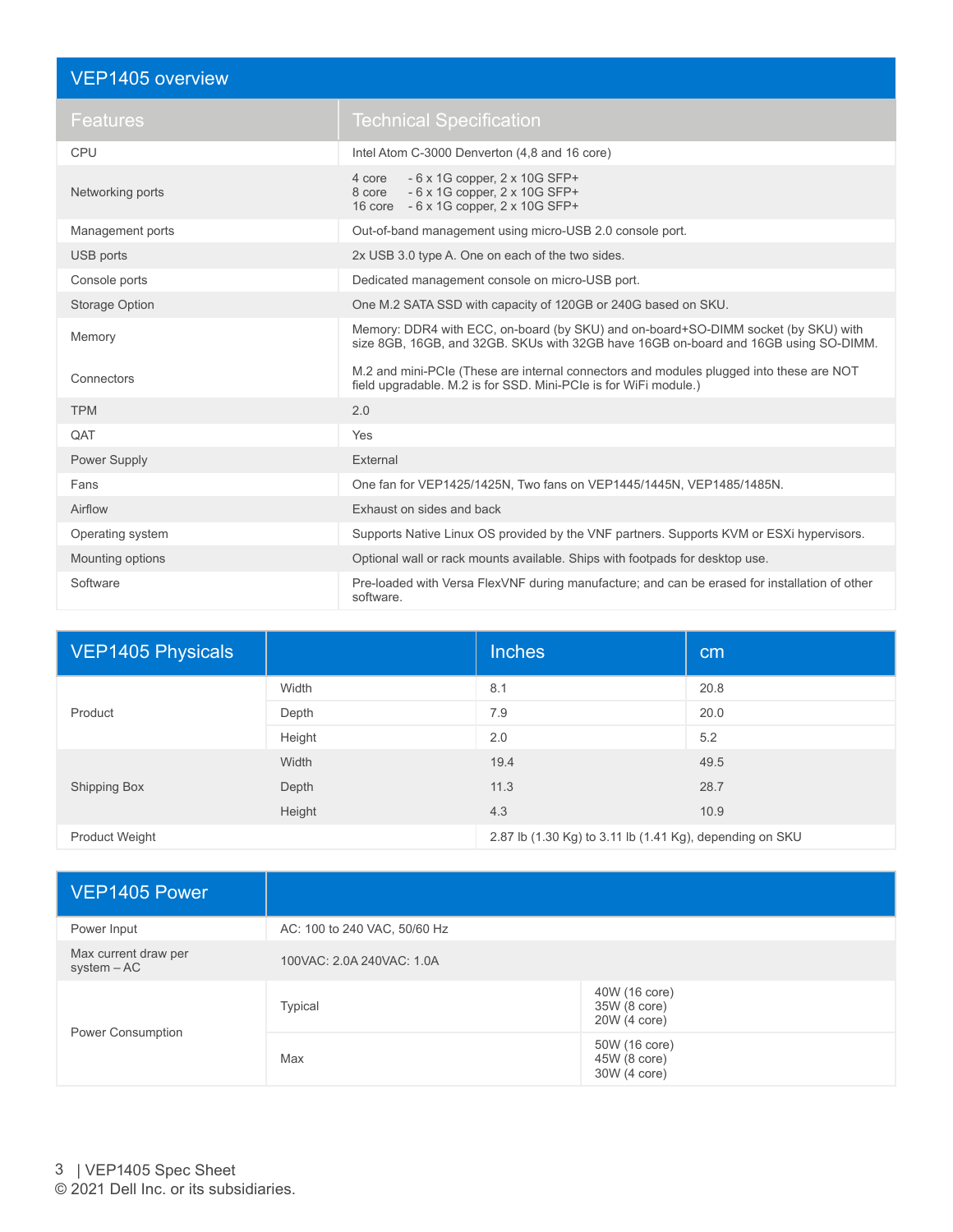| <b>VEP1405 Regulatory</b> |                                                                                                                                                                                                                                                                                                                                                                                                                                                |
|---------------------------|------------------------------------------------------------------------------------------------------------------------------------------------------------------------------------------------------------------------------------------------------------------------------------------------------------------------------------------------------------------------------------------------------------------------------------------------|
| Safety                    | • UL/CSA 60950-1, Second Edition<br>• EN 60950-1, Second Edition<br>• IEC 60950-1, Second Edition Including all National Deviations and Group Differences<br>• IEC 62368-1<br>• EN 60825-1 Safety of Laser Products Part 1: Equipment Classification Requirements and User's<br>Guide<br>• EN 60825-2 Safety of Laser Products Part 2: Safety of Optical Fiber Communication Systems FDA<br>Regulation<br>• 21 CFR 1040.10 and 1040.11         |
| Emissions                 | • Australia/New Zealand: AS/NZS CISPR 32, Class A<br>• Canada: ICES-3/NMB-3, Class A<br>• Europe: EN 55024 (CISPR 24), Class A<br>• Japan: VCCI Class A<br>• USA: FCC CFR 47 Part 15, Subpart B, Class A                                                                                                                                                                                                                                       |
| Immunity                  | • EN 300 386 EMC for Network Equipment<br>• EN 55024<br>• EN 61000-3-2: Harmonic Current Emissions<br>• EN 61000-3-3: Voltage Fluctuations and Flicker<br>• EN 61000-4-2: ESD<br>• EN 61000-4-3: Radiated Immunity<br>• EN 61000-4-4: EFT<br>• EN 61000-4-5: Surge<br>• EN 61000-4-6: Low Frequency Conducted Immunity                                                                                                                         |
| <b>RoHS</b><br>Other      | • EN 50581:2012 All S9999 components are EU RoHS compliant.<br>• Safety: IEC62368-1<br>• AS/NZS 60950<br>• EN 60950-1 Safety of Information Technology Equipment<br>• EMC compliance<br>• ICES-003 (Canada) Class A<br>• EN55032:2015 (Europe) Class A<br>• CISPR32 (International) Class A<br>• AS/NZS CISPR32 (Australia and New Zealand) Class A<br>· taiwanKN32 (Korea) Class A<br>• CNS13438 (Taiwan) Class A<br>• CISPR24<br>• EN300 386 |

| <b>VEP1405 Operations</b>    |                                                                                                                              |
|------------------------------|------------------------------------------------------------------------------------------------------------------------------|
| <b>Operating Temperature</b> | 0°C to 40°C (32°F to 104°F)                                                                                                  |
| Storage Temperature          | -40°C to 70°C (-40°F to 158°F)                                                                                               |
| Operating Relative humidity  | 5% to 85% (RH), non-condensing Continuously<br>5% to 90% (RH), non-condensing Short term (< 1% of operational hour per year) |
| Storage Relative humidity    | 5% to 90% (RH)                                                                                                               |
| <b>Operating Altitude</b>    | Maximum operating altitude is 10,000 feet (3048m).                                                                           |

4 | VEP1405 Spec Sheet

© 2021 Dell Inc. or its subsidiaries.